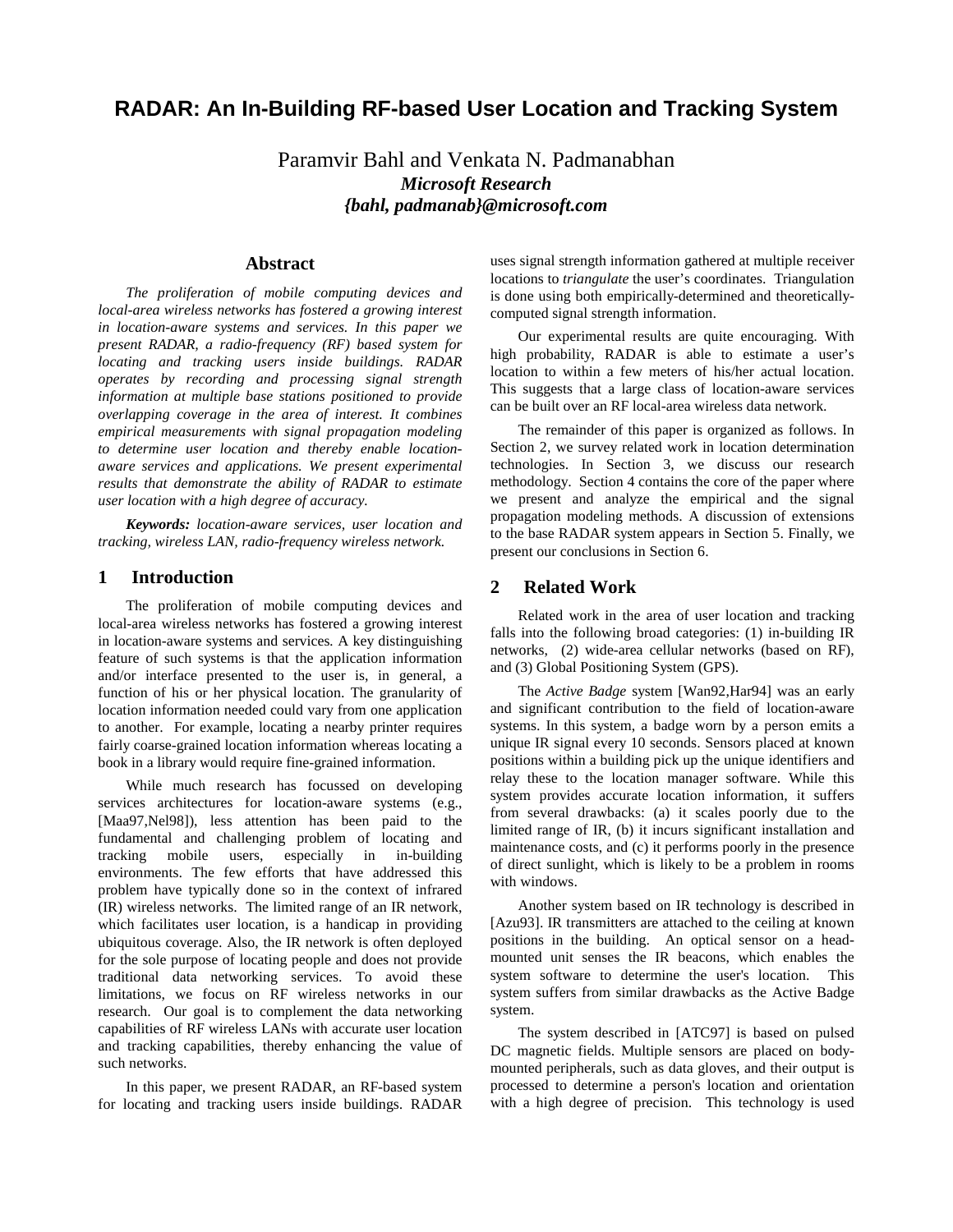extensively in the computer animation industry. It is, however, quite expensive and, like IR, severely range limited, hence unsuitable for large-scale deployment.

Recently, several location systems have been proposed for wide-area cellular systems [Tek98]. The technological alternatives for locating cellular telephones involve measuring the signal attenuation, the angle of arrival (AOA), and/or the time difference of arrival (TDOA). While these systems have been found to be promising in outdoor environments, their effectiveness in indoor environments is limited by the multiple reflections suffered by the RF signal, and the inability of off-the-shelf and inexpensive hardware to provide fine-grain time synchronization.

Systems based on the Global Positioning System [GPS99], while very useful outdoors, are ineffective indoors because buildings block GPS transmissions.

The Daedalus project [Hod97] developed a system for coarse-grained user location. Base stations transmit beacons augmented with their physical coordinates. A mobile host estimates its location to be the same as that of the base station to which it is attached. Consequently, the accuracy of the system is limited by the (possibly large) cell size.

Our work differs from previous work in that we tackle the problem of user location and tracking on a widely available *radio frequency* based wireless network in an *inbuilding* environment. RF networks offer a significant advantage over IR networks in terms of range, scalability, deployment, and maintenance. With speeds of up to 11 Mbps, these systems have gained rapid acceptance and are being widely deployed in offices, schools, homes, etc.

We recently became aware of the Duress Alarm Location System (DALS) described in [CG93]. While their work and ours are similar in some ways, they also differ in significant ways. Briefly, their system (1) is dependent on specialized hardware, (2) does not use propagation modeling to build a radio map of the building, (3) does not factor in user body orientation, and (4) requires infrastructural deployment over and above a wireless data network. These points are clarified in the following sections.

## **3 Research Methodology**

We begin with a description of our experimental testbed. We then discuss the data collection process, including tools we developed for this purpose. Finally, we describe the processing we performed on the data as a precursor to the analysis described in Section 4.

## **3.1 Experimental Testbed**

Our experimental testbed is located on the second floor of a 3-storey building. The layout of the floor is shown in Figure 1. The floor has dimension of 43.5 m by 22.5 m, an area of 980 sq. m (10500 sq. ft.), and includes more than 50 rooms.

We placed three base stations,  $BS_1$ ,  $BS_2$  and  $BS_3$ , at the locations indicated in Figure 1. Each base station was a Pentium-based PC running FreeBSD 3.0 equipped with a wireless adapter. Our mobile host, carried by the user being tracked, was a Pentium-based laptop computer running Microsoft Windows 95.

Each base station and the mobile host was equipped with a Digital RoamAbout<sup>TM</sup> network interface card (NIC), based on Lucent's popular WaveLAN<sup>TM</sup> RF LAN technology. The network operates in the 2.4 GHz licensefree ISM (Industrial, Scientific and Medical) band. It has a raw data rate of 2 Mbps and a one-way delay of 1-2 ms. The range of the network, as specified in [Roa96], is 200 m, 50 m, and 25 m, respectively, for open, semi-open, and closed office environments. This classification is based on the type and density of obstructions between the transmitter and the receiver. With this nomenclature, our testbed environment would be classified as being open along the hallways where the base stations are located and closed elsewhere. The base stations provide overlapping coverage in portions of the floor, and together cover the entire floor.

### **3.2 Data Collection**

A key step in our research methodology is the data collection phase. We record information about the radio signal as a function of the user's location. As discussed in Section 4, we use the signal information to construct and validate models for signal propagation during off-line analysis as well as to infer the location of a user in real time. We refer to the former as the *off-line phase* and the latter as the *real-time phase*.

Among other information, the WaveLAN NIC makes available the *signal strength* (SS) and *the signal-to-noise ratio* (SNR). SS is reported in units of dBm and SNR is expressed in dB. A signal strength of *s* Watts is equivalent to *10\*log10(s/0.001)* dBm. A signal strength of *s* Watts and a noise power of *n* Watts yields an SNR of  $10*log_{10}(s/n)$  dB. For example, a signal strength of 1 Watt is equivalent to 30 dBm. Furthermore, if the noise power is 0.1 Watt, the SNR would be 10 dB.

The FreeBSD 3.0 WaveLAN driver extracts the SS and the SNR information from the WaveLAN firmware each time a broadcast packet is received<sup>1</sup>. It then makes the information available to user-level applications via *ioctl* system calls. We used the *wlconfig* utility, which provides a wrapper around the *ioctl* calls, to extract the signal information.

In our testbed, we chose to have the Windows-based mobile host broadcast packets (*beacons*) periodically and have the FreeBSD base stations record signal strength information. However, in a production system with many more mobiles than base stations, it may be desirable to have the latter transmit the beacons and the former measure the signal strength. Nevertheless, the accuracy of the user location and tracking is not impacted by this choice<sup>2</sup>.

We wrote a simple application using Tcl/Tk [Ous94] and Perl [Wal96] to control the entire data collection process

 $\overline{a}$ 

<sup>&</sup>lt;sup>1</sup> It is quite easy to modify the driver to record information for other packets as well, but we found no reason to do so.

<sup>2</sup> While our analysis does not assume symmetry of signal strength, the few instances where we measured signal strength at both ends indicate little asymmetry.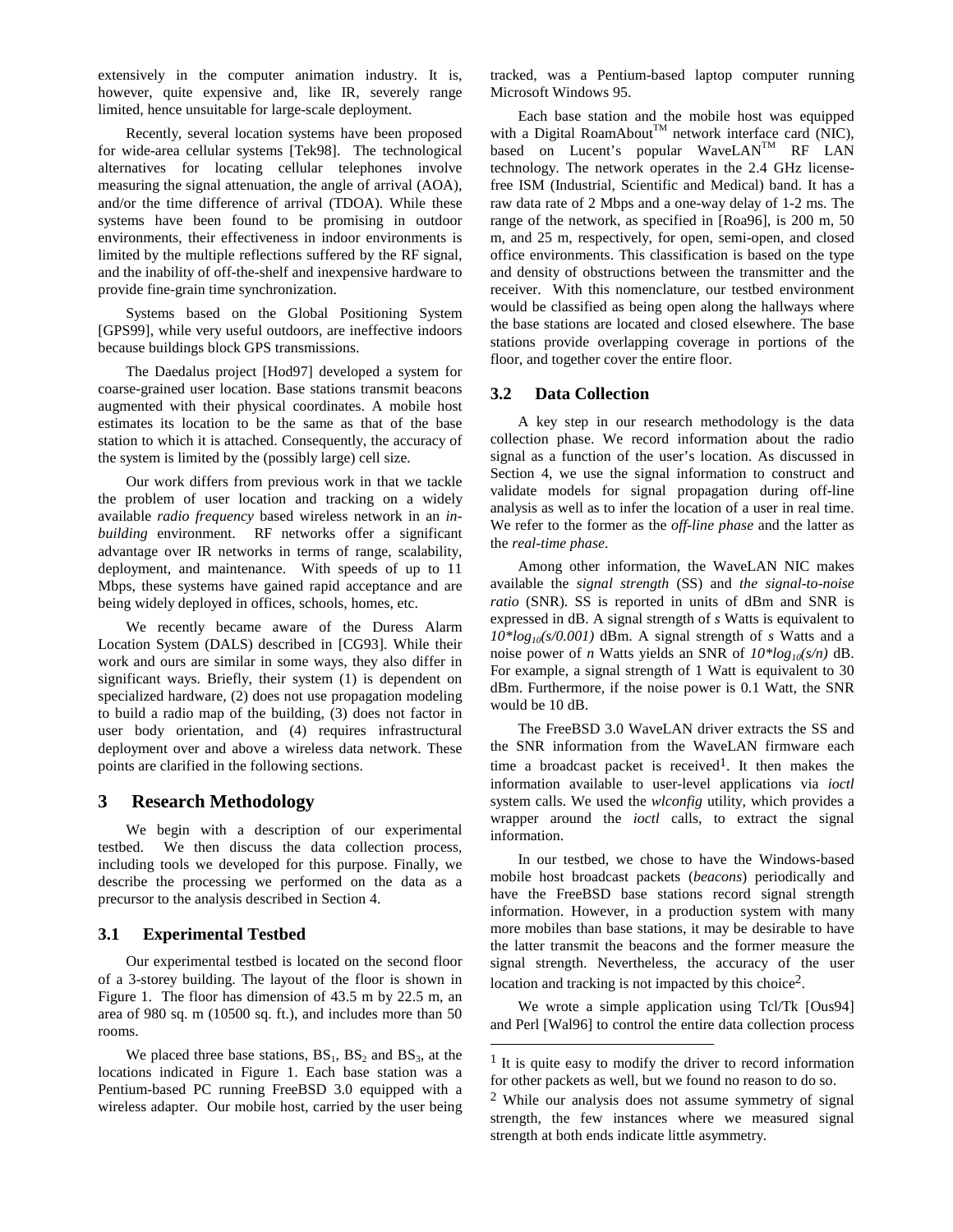from the mobile host. The process operates as follows. First, the clocks on the mobile host and the base stations are synchronized (to within the round-trip latency of the wireless link, essentially less than 5 ms). The mobile host then starts broadcasting UDP packets, each with a 6-byte payload and spaced apart uniformly, at a default rate of 4 per second. Each base station (*bs*) records the signal strength (*ss*) measurement<sup>3</sup> together with a synchronized timestamp  $t$ , i.e., it records tuples of the form (*t*, *bs*, *ss*). This information is collected both during the off-line phase and the real-time phase.



**Figure 1 Map of the floor where the experiments were conducted. The black dots denote locations were empirical signal strength information was collected. The large stars show the locations of the 3 base stations. The orientation is North (up) and East (right).**

 $\overline{a}$ 

In addition, during the off-line phase (but not the realtime phase), the user indicates his/her current location by clicking on a map of the floor. The user's coordinates  $(x, y)$ and timestamp *t* are recorded.

During our experiments, we discovered that signal strength at a given location varies quite significantly (by up to 5 dBm) depending on the user's orientation, i.e., the direction he/she is facing. In one orientation, the mobile host's antenna may have line-of-sight (LoS) connectivity to a base station's antenna while in the opposite orientation, the user's body may form an obstruction. So, in addition to user's location  $(x, y)$ , we also recorded the direction  $(d)$  (one of north, south, east, or west) that he/she is facing at the time the measurement is made<sup>4</sup>. Thus, the mobile host records tuples of the form  $(t, x, y, d)$  during the off-line phase. We discuss the implications of the user's orientation in more detail in Section 4.

In all, during the off-line phase, we collected signal strength information in each of the 4 directions at 70 distinct physical locations on our floor. For each combination of location and orientation (i.e., (*x*,*y*,*d*) tuple), we collected at least 20 signal strength samples.

### **3.3 Data Processing**

We outline the data processing that we performed as a precursor to the analyses discussed in Section 4.

#### **3.3.1 Signal Strength Information**

Using the synchronized timestamps, we merged all of the traces collected during the off-line phase into a single, unified table containing tuples of the form  $(x, y, d, ss_i, snr_i)$ , where  $i \in \{1,2,3\}$  corresponding to the three base stations. For each *(x,y,d)* tuple, we computed the mean, the standard deviation, and the median of the corresponding signal strength values for each of the base stations. For much of our analysis, we use this processed data set (primarily the mean) rather than the original, raw data set.

We wrote routines to search through the processed data set to determine exact as well as closest matches. There is a fair amount of database research literature that describes efficient data structures and algorithms for such multidimensional searches (e.g., *R-Tree* [Gut84], *X-Tree* [Ber96], *optimal k-nearest neighbor search* [Sei98], etc.) However, we chose a simple linear-time search algorithm because our relatively small data set and dimensionality (at most 3, as explained in Section 4) did not warrant the complexity of the aforementioned algorithms. Moreover, the focus of our research is on the analysis rather than on developing an optimal closest match implementation.

#### **3.3.2 Building Floor Layout Information**

 $\overline{a}$ 

We obtained the layout information for our floor, which specified the coordinates of each room. We also obtained the coordinates of the three base stations. Using these and

<sup>&</sup>lt;sup>3</sup> During the course of our experiments, we discovered that the signal strength is a stronger function of location than the signal-to-noise ratio. The latter is impacted by random fluctuations in the noise process. So we only use signal strength information in our analysis.

<sup>4</sup> While there are other sources of fluctuation, such as the movement of other people and objects, these tend to be random. In contrast, the body of the person carrying the mobile host introduces a systematic source of error.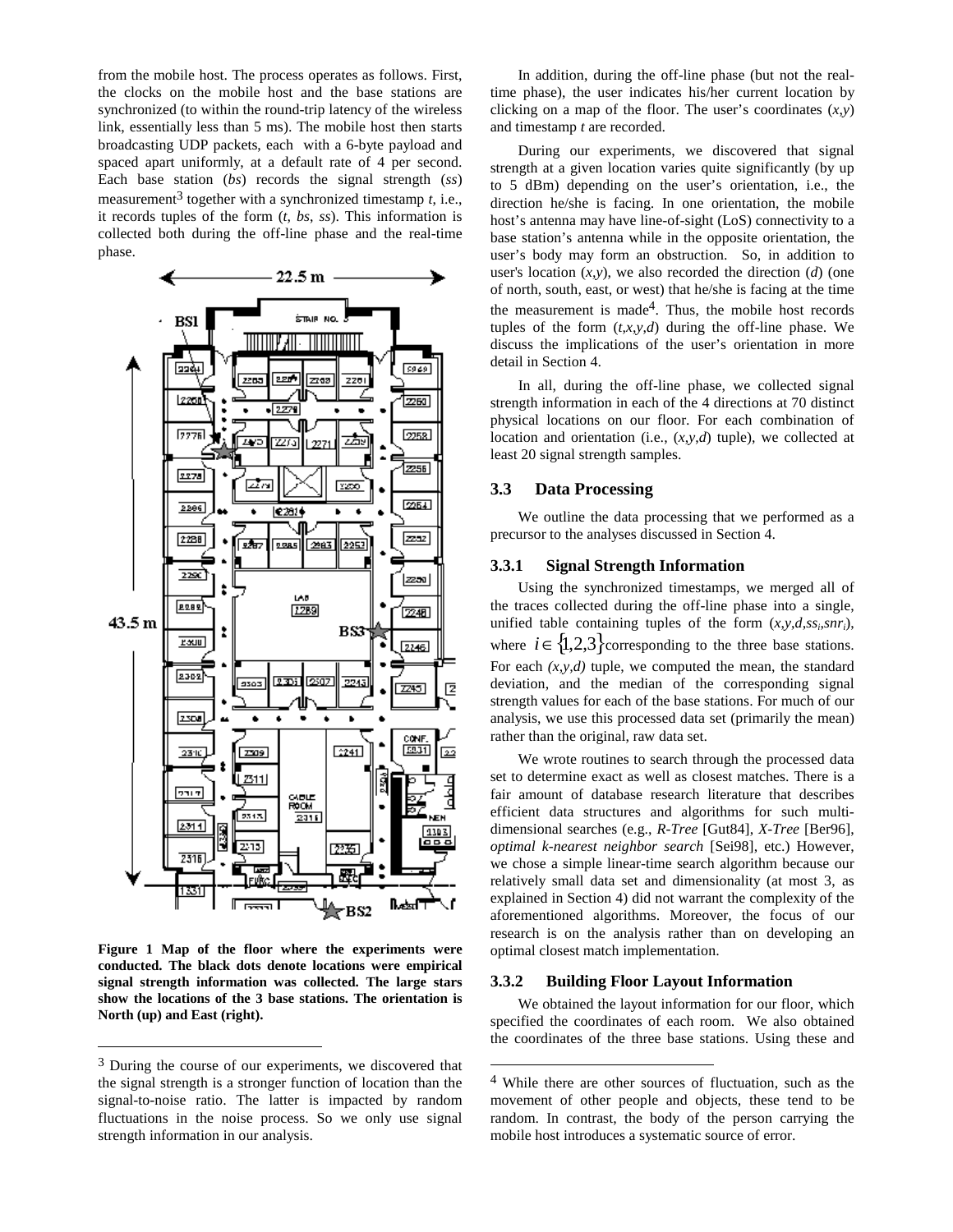the *Cohen-Sutherland line-clipping algorithm* [Fol90], we computed the number of walls that obstructed the direct line between the base stations and the locations where we had collected the empirical signal strength data. We use this to build an accurate signal propagation model (Section 4.2).

## **4 Algorithms and Experimental Analysis**

In this section, we discuss several algorithms for user location and tracking, and present an analysis of how well these perform using our experimental data.

A premise of our work is that signal strength (SS) information provides a means of inferring user location. To demonstrate that this is a reasonable premise, we show in Figure 2 shows how the SS measured at each of the 3 base stations varies as the user walks along the outer hallway of the floor in a counter-clockwise direction (Figure 1). The walk begins and terminates at the north-west corner (close to  $BS<sub>1</sub>$ ). There is a definite trend in the SS recorded at the three base stations as the user walks around the loop. Not surprisingly, the signal received at a base station is the strongest when the user is close to it and weakest when the user is far away. This strong trend is an indication that using SS to infer location is a promising approach.



**Figure 2 Signal strength recorded at the three base stations as the user walks around the floor.**

Our basic approach is *triangulation*5. Given a set of signal strength measurements at each of the base stations, we determine the location that best matches the observed signal strength data. We then "guess" that to be the location of the user. There are multiple variations of this basic idea that arise because of several choices for each of the following:

- Ways of summarizing the signal strength samples measured at the base stations.
- Basis for determining the best match.
- Metric for determining the best match.

We discuss each of these in turn.

 $\overline{a}$ 

First, we summarize multiple signal strength samples from a base station using the sample mean. In the case of a static user whose location and orientation are fixed (the *user location* problem), it is clear which signal strength measurements should be included in the sample set. In the case of a mobile user (the *user tracking* problem), it is less clear what the sample set should be. In the latter case, we define the sample set to be all samples that lie within a sliding time window.

Second, to determine the location and orientation that best match a given (summarized) set of SS measurements, we first need to determine what the SS (at each base station) should be used for a particular combination of user location and orientation. We consider a couple of alternative approaches. The first is the *empirical method* where we use the location and SS data gathered during the off-line phase (Section 3.2). The second approach is *signal propagation modeling*. As discussed in Section 4.2, we have developed a model that accounts for both free-space loss and loss due to obstructions in computing the SS at each base station corresponding to given a user location.

Third, we need a metric and a search methodology to compare multiple locations and pick the one that best matches the observed signal strength. We term our general technique *nearest neighbor(s) in signal space (NNSS)*. The idea is to compute the *distance* (in signal space) between the observed set of SS measurements,  $(s<sub>1</sub>, s<sub>2</sub>, s<sub>3</sub>)$ , and the recorded SS,  $(ss'_{1},ss'_{2},ss'_{3})$ , at a fixed set of locations, and then pick the location that minimizes the distance. In our analysis, we use the *Euclidean distance* measure, i.e.,  $sqrt((ss_1-ss'_1)^2 + (ss_2-ss'_2)^2 + (ss_3-ss'_3)^2)$ . It is possible to use other distance metrics, for example, the sum of the absolute differences for each base station (the "*Manhattan" distance* [Cor90]) or a metric weighted by the signal strength level at each base station. We experimented briefly with these alternatives, but do not present the results here due to space limitations.

In all of our analyses, we characterize the goodness of our estimate of the user's location using the *error distance*, which is the Euclidean distance between the actual (physical) location of the user and the estimated location.

#### **4.1 Empirical Method**

In this case, we use the empirical data obtained in the off-line phase (Section 3.2) to construct the search space for the NNSS algorithm. We present results of the various analyses that we performed. Unless otherwise indicated, we assume the user to be stationary.

#### **4.1.1 Basic Analysis**

For the basic analysis, we use all of the (more than 20) signal strength samples collected for each of the  $70*4 = 280$ combinations of user location and orientation. In the analysis, we pick one of the locations and orientations at random, and then conduct an NNSS search for the corresponding signal strength tuple in the space defined by the remaining 69 points times 4 orientations. This emulates the process of locating a (stationary) user during the realtime phase. Note that the exclusion of one of the 70 physical points from the search space would result in a somewhat

 $<sup>5</sup>$  It is just coincidental that we have three base station in our</sup> testbed. Triangulation can also be done with fewer or more base stations.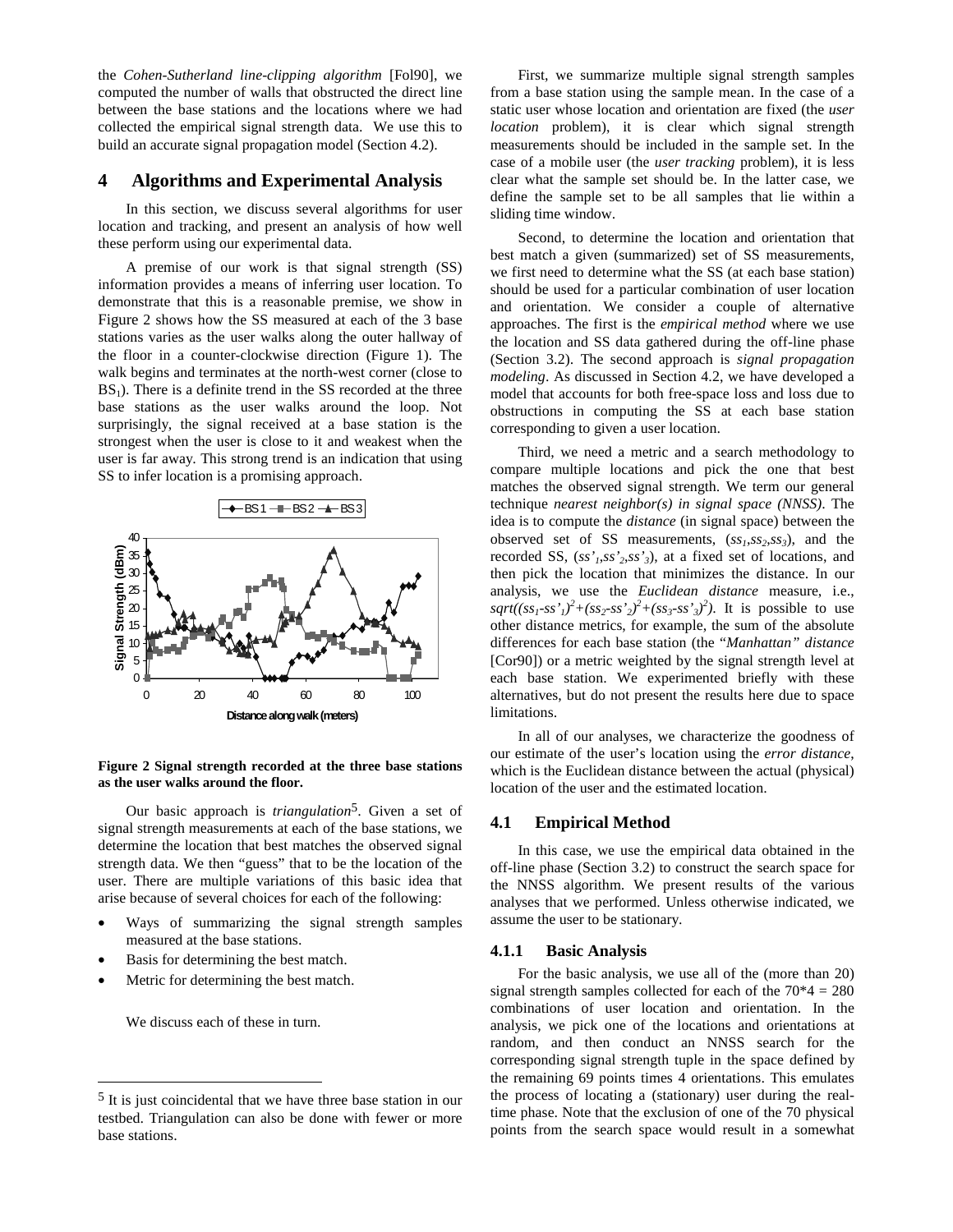worse measured accuracy than would be obtained with the RADAR system in real use. In this sense, the accuracy results presented here are somewhat conservative.

We compare the empirical method with two other methods: *random selection* and *strongest base station selection* [Hod97]. With random selection, we estimate the user's location by picking one of the 70 points at random, regardless of the SS information. With strongest base station selection, we guess the user's location to be the same as the location of the base station that records the strongest signal. A comparison with these simple methods enables us to evaluate how worthwhile the increased sophistication of our techniques is.

Figure 3 shows the cumulative distribution function (CDF) of the error distance for the empirical, strongest base station, and random methods. The empirical method performs significantly better than both of the other methods. Table 1 summarizes the information in the figure in terms of the  $25<sup>th</sup>$ ,  $50<sup>th</sup>$  (median), and  $75<sup>th</sup>$  percentile values of the error distance for each method.



**Figure 3 CDF of the error in location estimation.**

Considering the median  $(50<sup>th</sup>$  percentile), for instance, the empirical method has a resolution of under 3 meters, which is about the size of an office room in our building. In terms of linear resolution, it is 2.8 times better than the strongest base station method and 5.5 times better than the random method. In terms of spatial resolution, the improvement is even greater: 7.7 and 30.6 times, respectively. We use the percentile values for the empirical method in Table 1 as a basis for comparison in the rest of the analysis.

| Method           | $25th$ (meter) | $50^{\text{th}}$ (meter) | $75th$ (meter) |
|------------------|----------------|--------------------------|----------------|
| Empirical        | 1.92           | 2.94                     | 4.69           |
| <b>Strongest</b> | 4.54(2.4x)     | 8.16(2.8x)               | 11.5(2.5x)     |
| Random           | 10.37(5.4x)    | 16.26(5.5x)              | 25.63(5.5x)    |

**Table 1 The 25th, 50th, and 75th percentile values of the error distance. The numbers in parentheses indicate the degradation of the strongest BS and random methods compared to the empirical method.**

In summary, the empirical method performs quite well. We now discuss ways of making it perform even better.

#### **4.1.2 Multiple Nearest Neighbors**

Unlike the basic analysis where we only considered the single nearest neighbor in signal space, we now consider *k* nearest neighbors, for various values of *k*. The intuition is that often there are multiple neighbors that are at roughly the same distance from the point of interest (in signal space). Given the inherent variability in the measured signal strength at a point, there is fundamentally no reason to pick only the closest neighbor (in signal space) and reject others that are almost as close.

A second, and equally important, reason for considering additional neighbors is that it is likely that the *error vector* (in physical space) corresponding to each neighbor is oriented in a different direction. So averaging the coordinates of the neighbors may yield an estimate that is closer to the user's true location than any individual neighbor is. Figure 4 illustrates this for  $k=3$  nearest neighbors.

Our experimental analysis of averaging over *k* nearest neighbors shows that for small *k*, averaging has some benefit though not very significant. For instance, for  $k=5$ , the  $25<sup>th</sup>$ percentile of error distance is 1.5 m (22% better than the 1.92 m in Table 1) and the  $50<sup>th</sup>$  percentile is 2.75 m (9%) better). For large *k*, accuracy degrades rapidly because points far removed from the true location also are included in the averaging procedure, thereby corrupting the estimate.



**Figure 4 An illustration of how averaging multiple nearest** neighbors  $(N_1, N_2, N_3)$  can lead to a guess  $(G)$  that is closer to **the user's true location (T) than any of the neighbors is individually.**

The reason why the benefits of averaging are not very significant even for small *k* is that often the *k* nearest neighbors in signal space are *not k* physically distinct points. In many instances, multiple nearest neighbors in signal space correspond to different orientations at the same point in physical space. So averaging in physical space does not improve the location estimate by very much.

### **4.1.3 Max Signal Strength Across Orientations**

Since the dependence of signal strength on orientation creates a challenge for location estimation, we analyze how well the empirical method would perform if orientation were not an issue. For each user location in the off-line data set, we compute the maximum SS at each base station across the four possible orientations at that location $6$ . Note that the maximum for each base station may correspond to a different orientation of the user. The goal is to emulate the case where

 $\overline{a}$ 

<sup>6</sup> For each base station and user location, we first compute the mean SS for each of the four orientations at that location, and then pick the maximum among the four means.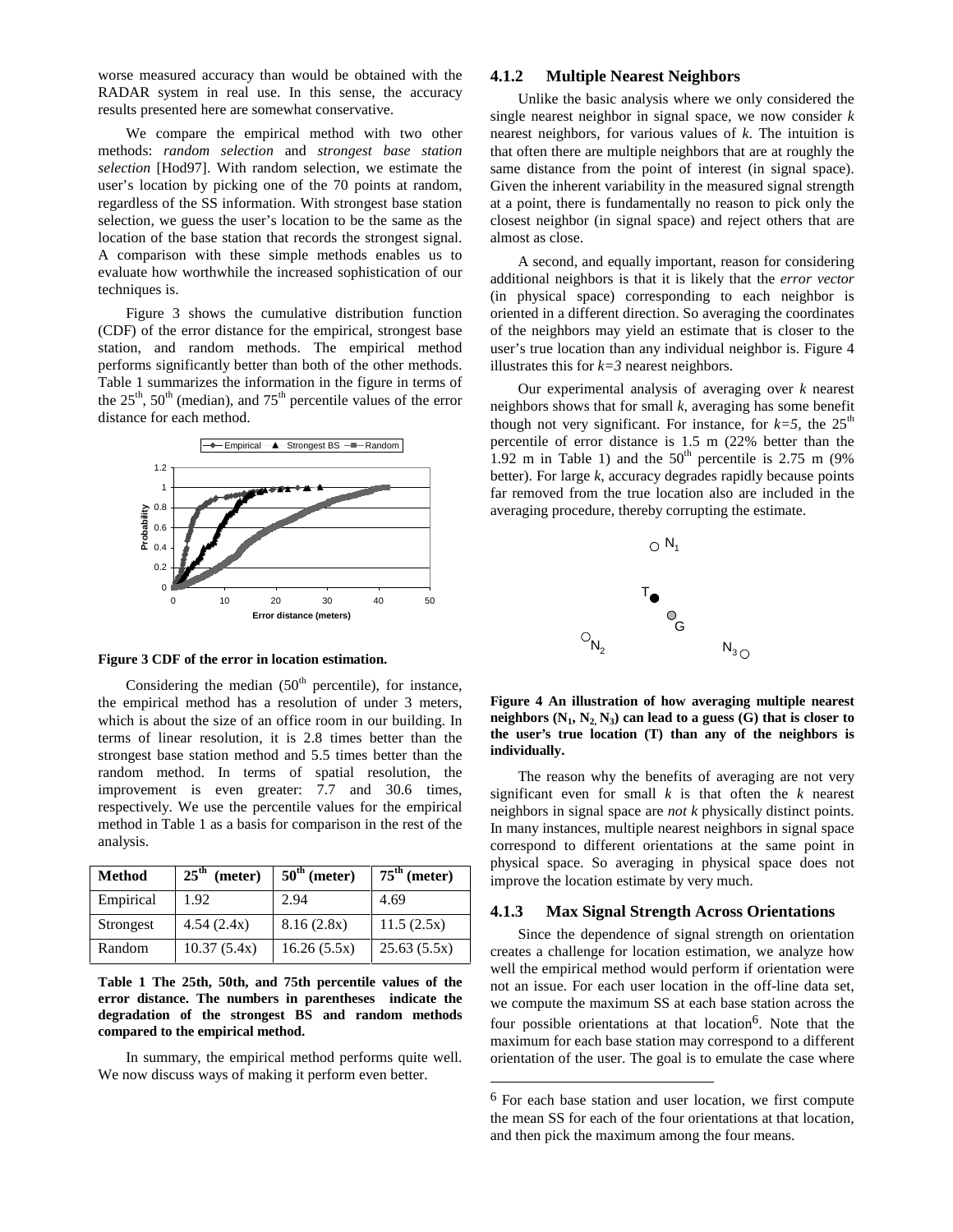the signal generated by the mobile host is *not* obstructed by the user's body. While this may not be realistic given the antenna design and positioning for existing wireless LANs, it may be possible to approximate this "ideal case" with new antenna designs (e.g., omnidirectional wearable antenna)

We repeat the analysis of the previous sections with the smaller "maximum signal strength" data set of 70 data points (instead of 70\*4=280 data points in the original data set). In Figure 5, we plot the  $25<sup>th</sup>$  and the  $50<sup>th</sup>$  percentile values of the error distance with averaging over neighbor sets of various sizes.



**Figure 5 The error distance for the empirical method with averaging on the data set containing the max signal strength measurement for each location.**

We make a couple of observations. First, just as expected, the use of the maximum SS data set improves the accuracy of location estimation slightly even in the absence of averaging  $(k=1)$ . The 25<sup>th</sup> percentile value of the error distance is 1.8 m and the  $50<sup>th</sup>$  percentile 2.67 m, 6% and 9% better, respectively, compared to Table 1. Second, averaging over 2-4 nearest neighbors improves accuracy significantly; the  $25<sup>th</sup>$  percentile is about 1 m (48% better) and the  $50<sup>th</sup>$ percentile is 2.13 m (28% better). Averaging is more effective here than in Section 4.1.2 because the set of *k* nearest neighbors in signal space necessarily correspond to *k* physically distinct locations.

#### **4.1.4 Impact of the Number of Data Points**

We now investigate how the accuracy of location estimation would be impacted if we had data from fewer than the 70 distinct physical locations considered thus far.

For each value of  $n$ , the number of physical locations (ranging between 2 and 70), we conducted 20 runs of our analysis program. In each run, we picked *n* points at random from the entire data set collected during the off-line phase and used this subset to construct the search space for the NNSS algorithm. We collated the error distance data from all the runs corresponding to the same value of *n* (Figure 6).

For small *n* (5 or less), the error distance is a factor of 2 to 4 worse than when the entire empirical set containing 70 physical points is used. But the error distance diminishes rapidly as *n* increases. For *n=20*, the median error distance is less than 33% worse and for *n*=40, it is less than 10% worse. The diminishing returns as *n* becomes large is due to the inherent variability in the measured SS. This translates into inaccuracy in the estimation of physical location. So there is little benefit in obtaining empirical data at physical points spaced closer than a threshold.



**Figure 6 The error distance versus the size of the empirical data set (on a log scale).**

In summary, for our floor, the empirical method would perform almost as well with a data set of 40 physical points as with a set of 70 points. In practice, we could make do with even fewer points by picking physical locations that are distributed uniformly over the area of the floor rather than at random.

#### **4.1.5 Impact of the Number of Samples**

In the analysis presented so far, we have worked with the mean of *all* of the samples recorded during the off-line phase for each combination of location and orientation. While it may be reasonable to construct the empirical data set with a large number of samples (since it is a one-time task), there may be constraints on the number of samples that can be obtained in real-time to determine a user's location. So we investigate the impact of a limited number of *realtime* samples (while retaining the entire *off-line* data set for the NNSS search space) on the accuracy of location estimation. Our analysis shows that only a small number of real-time samples are needed to approach the accuracy obtained using all of the samples (Table 1). With just 1 realtime sample, the median error distance is about 30% worse than when all samples were considered. With 2 samples, it is about 11% worse and with 3 samples it is under 4% worse.

#### **4.1.6 Impact of User Orientation**

As we have already discussed, the user's orientation has a significant impact on the SS measured at the base stations. In Section 4.1.3, we did a best-case analysis using the maximum SS across all four orientations. We now consider, in some sense, the worst case where the off-line data set only has points corresponding to a particular orientation (say north) while the real-time samples correspond to the opposite orientation (i.e., south). We compute the error distance for all four combinations of opposing directions: north-south, south-north, east-west, and west-east.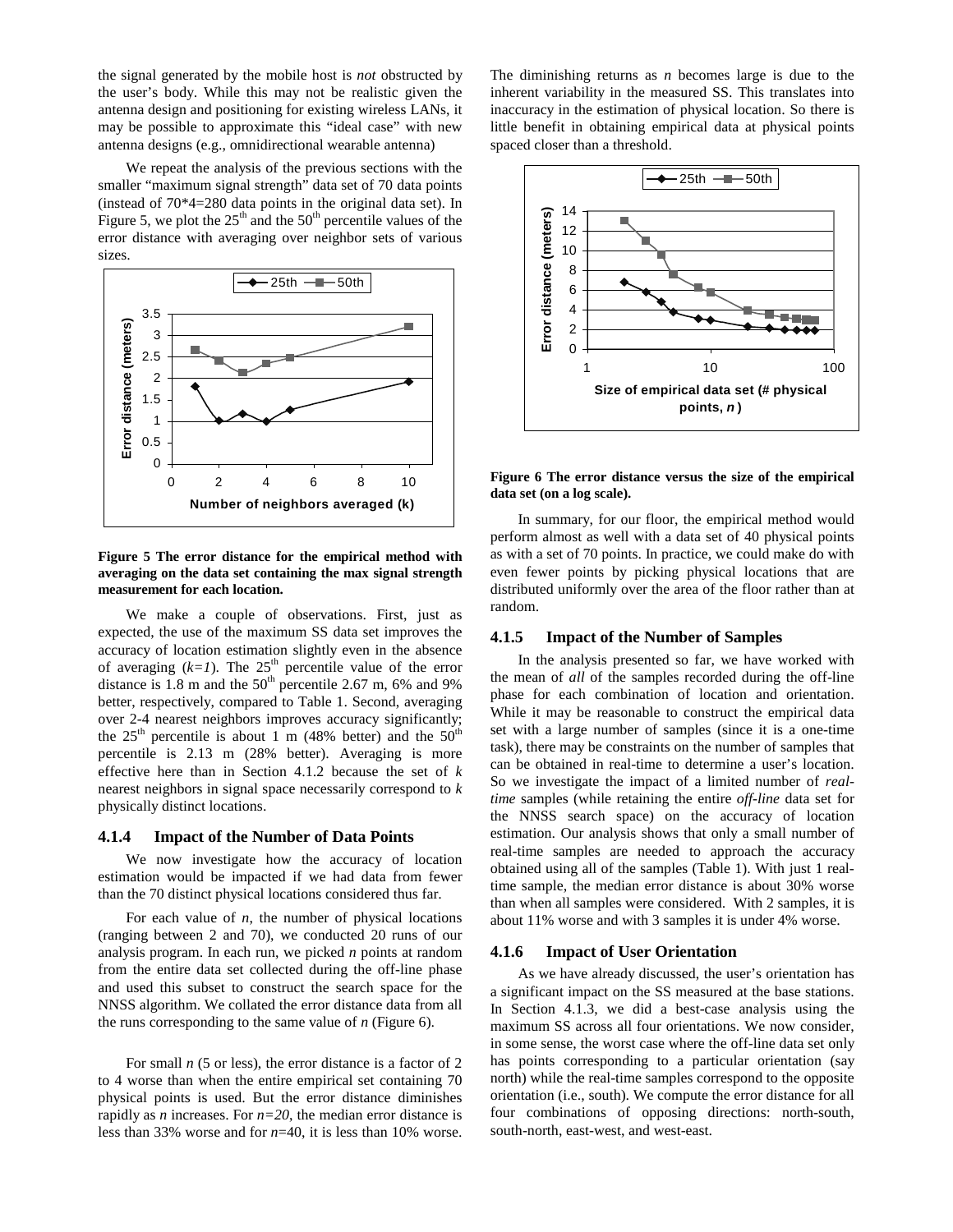We observe a fairly significant degradation in the accuracy of location estimation. For instance, for the northsouth case, the  $25<sup>th</sup>$  percentile of the error distance is 2.95 meters (54% worse than in Table 1) while the  $50<sup>th</sup>$  percentile (median) is 4.90 meters (67% worse). This degradation underscores the importance of obtaining empirical data for multiple orientations to construct the NNSS search space. However, even in this worst case, the empirical method outperforms the strongest base station and random methods by a factor of 2 to 4.

#### **4.1.7 Tracking a Mobile User**

In this sub-section, we analyze the problem of *tracking a mobile user* rather than *locating a stationary user*, as we have done so far. For this analysis, we collected a new SS data set corresponding to random walks by the user along the hallways of our floor. We collected 4 signal strength samples per second at each of the base stations. Assuming that the user walked at a uniform pace, we are able to determine the true location of the user at each time instant.

We reduce the problem of tracking the mobile user to a sequence of location determination problems for a (nearly stationary) user. We use a sliding window of 10 samples to compute the mean signal strength on a continuous basis. This information is then used with the basic method (Section 4.1.1) to estimate the user's location on a continuous basis.

The error distance for tracking the mobile user is only slightly worse than that for locating a stationary user. The median error distance is 3.5 meters, about 19% worse than that for a stationary user.

#### **4.1.8 Summary of Empirical Method**

The empirical method is able to estimate user location with a high degree of accuracy. The median error distance is 2 to 3 meters, about the size of a typical office room. For our experimental environment, much of the accuracy can be achieved with an empirical data set of about 40 physical points and about 3 real-time signal strength samples (at each base station). It is important, however, that the empirical data set contain data corresponding to multiple user orientations at each location.

The main limitation of the empirical method is that significant effort is needed to construct the SS data set for each physical environment of interest (each floor, each building, etc.). Furthermore, the data collection process may need to be repeated in certain circumstances, e.g., when a base station is relocated.

We now discuss a method based on signal propagation modeling, which avoids these limitations.

### **4.2 Radio Propagation Model**

Radio propagation modeling provides an alternative to the empirical method for constructing the search space for the NNSS algorithm.

#### **4.2.1 Motivation**

The primary motivation for the radio propagation model is to reduce RADAR's dependence on empirical data. Using a mathematical model of indoor signal propagation, we generate a set of theoretically-computed signal strength data akin to the empirical data set discussed in Section 3.2. The data points correspond to locations spaced uniformly on the floor. The NNSS algorithm can then estimate the location of the mobile user by matching the signal strength measured in real-time to the theoretically-computed signal strengths at these locations. It is clear that the performance of this approach is directly impacted by the "goodness" of the propagation model. In the following subsections, we develop the model and discuss the performance of location determination based on the model.

#### **4.2.2 Determination of the model**

For a radio channel, signal propagation in an indoor environment is dominated by reflections, diffraction, and scattering of radio waves caused by structures within the building. The transmitted signal generally reaches the receiver via multiple paths (termed the *multipath* phenomenon). Multipath causes fluctuations in the received signal envelope and phase, and the signal components arriving from indirect and direct paths combine to produce a distorted version of the transmitted signal. Since multipath within buildings is strongly influenced by the layout of the building, the construction material used, and the number and type of objects in the building, characterizing the radio channel in such an environment is challenging.

We considered three different models before settling on one. The first model was the well-accepted *Rayleigh fading model* [Has93], which describes small-scale rapid amplitude fluctuation in the absence of a strong received component. The Rayleigh distribution is widely used to describe multipath fading because of its elegant theoretical explanation and the occasional empirical justification. However, in deriving this distribution, a critical assumption made is that all signals reaching the receivers have equal strength. In general, this is unrealistic. Our empirical data shows that for a number of sample points (along the hallways), there exists a dominant line-of-sight (LoS) component that is not accounted for by this distribution. Hence, we did not use this distribution.

The second model we considered was *the Rician distribution model* [Ric44]. The Rician distribution occurs when a strong path exists in addition to the low level scattered path. This strong component may be the LoS path or a path that encounters much less attenuation than others. The Rayleigh distribution is a special case of the Rician distribution; when the strong path is eliminated, the amplitude distribution becomes Rayleigh. While the model is intuitively appealing, it is very difficult to determine the model parameters (i.e., the local mean of the scattered power and the power of the dominant component) precisely as this requires physically isolating the direct wave from the scattered components. To keep the system simple and easy to deploy, we decided against using this distribution to model the radio channel.

We found a good compromise between simplicity and accuracy in the *Floor Attenuation Factor* propagation model (FAF) suggested by [Sei92]. We like this model because it provides flexibility in accommodating different building layouts while taking into account large-scale path loss. We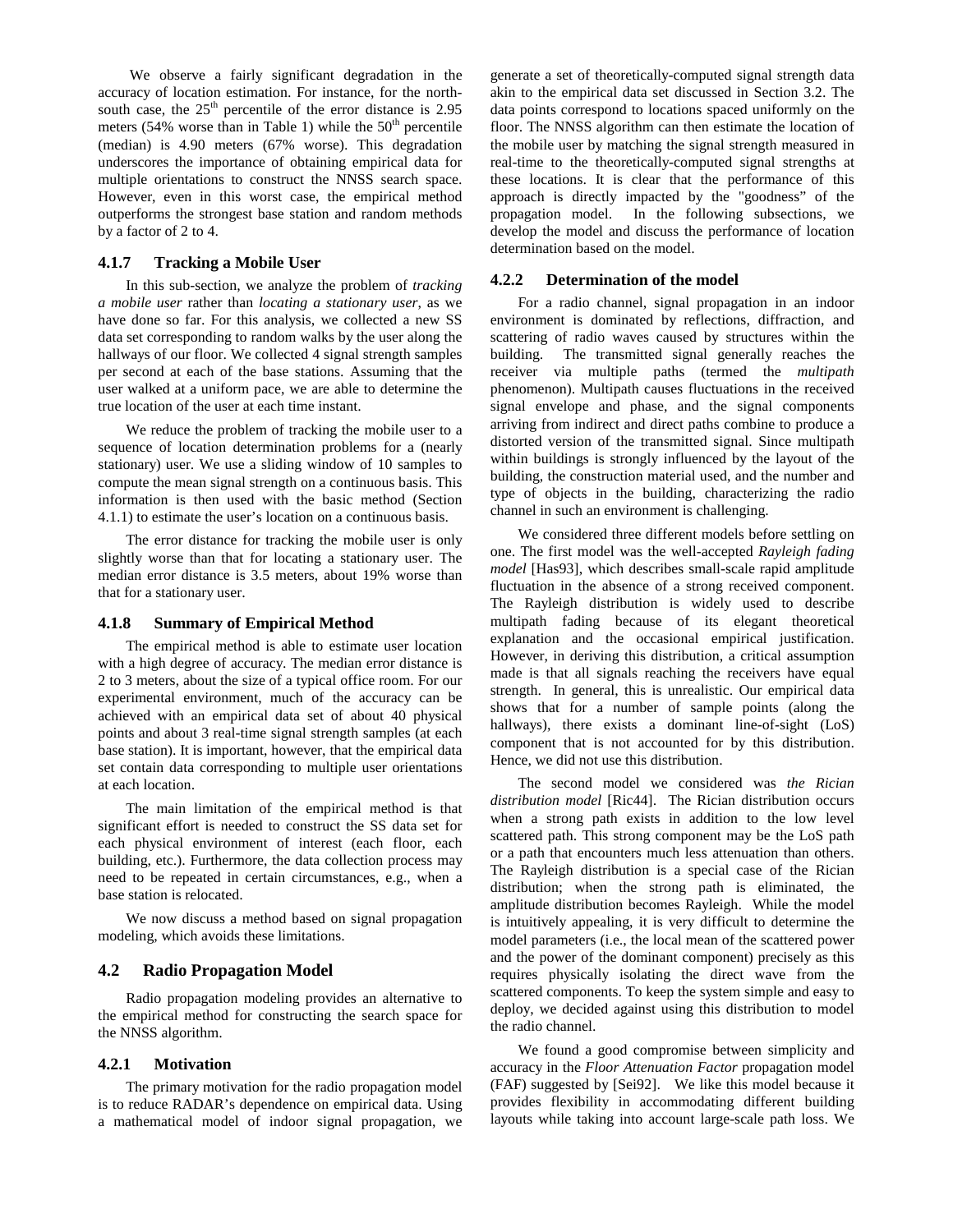adapted the original model proposed by Seidel and Rappaport, which included an attenuation factor for building floors, to disregard the effects of the floors and instead consider the effects of obstacles (walls) between the transmitter and the receiver. The *Wall Attenuation Factor* (WAF) model is described by

$$
P(d)[dBm] = P(d_o)[dBm] - 10n \log \left(\frac{d}{d_o}\right) - \begin{cases} nW * WAF & nW < C \\ C * WAF & nW \ge C \end{cases}
$$

where  $n$  indicates the rate at which the path loss increases with distance,  $P(d_o)$  is the signal power at some reference distance  $d<sub>o</sub>$  and  $d$  is the transmitter-receiver (T-R) separation distance. *C* is the maximum number of obstructions (walls) up to which the attenuation factor makes a difference, *nW* is the number of obstructions (walls) between the transmitter and the receiver, and *WAF* is the wall attenuation factor. In general the values of *n* and *WAF* depend on the building layout and construction material, and are derived empirically. The value of  $P(d_0)$  can either be derived empirically or obtained from the wireless network hardware specifications.



**Figure 7 SS as a function of T-R separation derived from the empirical data collected in Section 3.2**

Figure 7 illustrates how the signal strength varies with distance between the transmitter and the receiver. The wide difference in signal strengths between points at similar distances is explained as follows: the layout of the rooms in the building, the placement of base stations, and the location of the mobile user all have an effect on the received signal. Signals transmitted from two locations at the same distance from the receiver (base station) may be attenuated by different amounts due to the differences in the number and types of obstructions they encounter. For instance, in Figure 7, we observe that the strength of the signal from two locations approximately 36 meters from the receiver (base station) were approximately 10 dBm apart. This is because there were several walls between one of the locations and the base station, while the other location had line-of-sight to the base station.

 Previous work in indoor radio propagation modeling has included extensive characterization of signal loss for various materials and at different frequencies [Rap96]. However, using this information in a practical setting is difficult because the obstructing materials vary considerably in their physical and electrical characteristics. For example, water causes signal attenuation and the human body is made up of water, so the size of a human body and its orientation can result in different amounts of signal loss. It is virtually impossible to characterize such loss precisely since the number and sizes of humans in the building at any time is generally a finite but random number. Thus, despite their complexity, these extensive models fall short in terms of accuracy. So we decided to go with the much simpler WAF propagation model.

We determined the attenuation caused by a wall empirically (described next) and used this in conjunction with the number of intervening walls (determined using the Cohen-Sutherland algorithm mentioned in Section 3.3.2) to compensate for the attenuation caused by the walls.

We conducted the following experiment to determine the Wall Attenuation Factor (*WAF*): we measured the signal strength at the receiver when the receiver and the transmitter had line-of-sight. We then measured the signal strength with varying but known number of walls between the receiver and the transmitter. We computed the average of the difference between these signal strength values to determine the *WAF*. We observed that the amount of additional attenuation dropped off as the number of walls separating the transmitter and the receiver increased. This observation is consistent with [Sei92] where the attenuation between different floors was considered and shown to flatten out as the number of floors between the transmitter and the receiver increased. In general, with a large T-R separation and a large number of intervening walls, free-space path loss dominates the loss due to obstructions. Based on our measurements, we chose *WAF* to be 3.1 dBm and *C* to be 4 (where *C* represents number of walls that are factored into the model). Figure 8 shows the result after the measured signal strength has been compensated for signal loss due to the intervening walls between the transmitter and the receiver. We observe that the resulting plot shows a trend similar to the free-space loss trend. This demonstrates that the WAF propagation model compensates effectively for attenuation due to obstructions.



**Figure 8 Effect of applying correction for intervening walls between the base station and the mobile user.**

After compensating for the effect of walls and creating the "corrected" data for all three base stations, we proceeded to determine the two other parameters,  $n$  and  $P_{do}$ , of our model. We reduced the propagation model to a form where it exhibits a linear relationship between the theoreticallypredicted signal strength and logarithm of the distance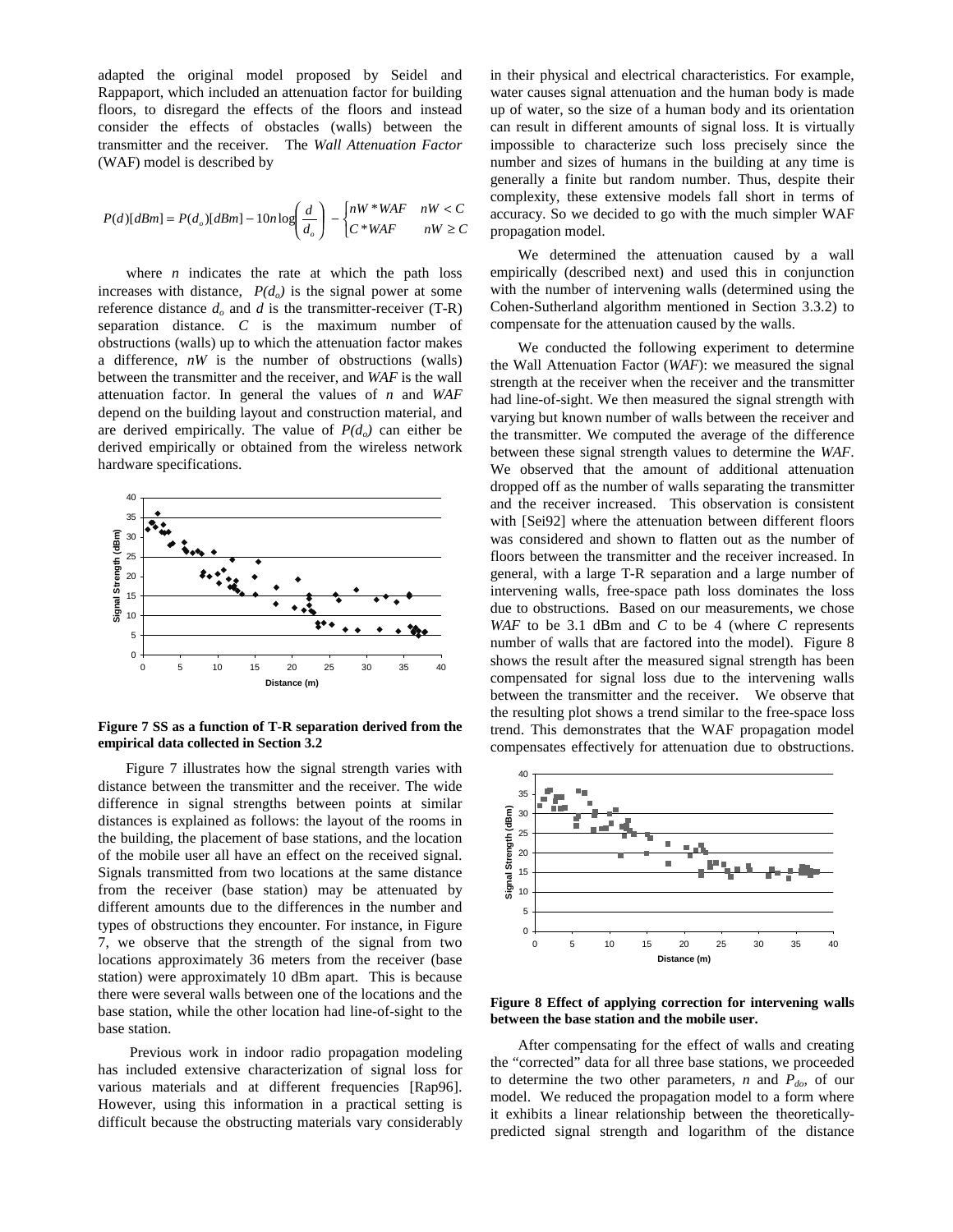between the transmitter and the receiver, and then applied simple linear regression to determine the parameters of the model [Jai91].

Table 2 contains the numerical values of the model parameters for the three base stations considered separately and when taken together. We note that the values for the path loss exponent  $(n)$  and the reference signal strength  $(P_{do})$ for all three base stations are similar despite their different physical locations and surroundings. This result is encouraging since it indicates that the parameter values are not tied to the specific location of the base stations. The values of *Pdo* are higher than those published by the manufacturer [Roa96] (for  $d_0 = 1$  meter) because our WAF model does not account for multipath propagation. The values of the path loss exponent are smaller than those reported in previous work on indoor radio propagation modeling [Rap96]. However, they are consistent with our expectations since we compensate the measured signal strength for attenuation due to obstructions, and since we do not consider multipath (which can boost the signal strength at a given location). *R2* represents the *coefficient of determination*, which is a useful measure for indicating the goodness of regression [Jai91]. The high values of  $R^2$  (on a scale of 0 to 1) suggest that there is a good match between the estimated and the measured values of the signal strength. Another value of interest shown in the table is the *mean squared error* (MSE). These numbers reinforce the observation that the WAF propagation model fits the measured data well.

|                    | BS <sub>1</sub> | BS,   | BS <sub>3</sub> | All   |
|--------------------|-----------------|-------|-----------------|-------|
| $P_{do}$           | 57.58           | 56.95 | 64.94           | 58.48 |
| n                  | 1.53            | 1.45  | 1.76            | 1.523 |
| $\boldsymbol{R}^2$ | 0.81            | 0.65  | 0.69            | 0.72  |
| MSE                | 10.49           | 13.98 | 7.34            | 9.82  |

#### **Table 2 Parameter estimates using linear regression**

The final column in Table 2 shows the values for  $P_{d\rho}$ and *n* when the data from all the transmitter-receiver pairs (i.e., all three base stations) was combined. The motivation for this was to determine a value of  $P_{d\rho}$  and *n* that could be used for all base stations without overly affecting the result. The advantage of using a common value is that it avoids the need for individual measurements of each base station as they are installed in the network, thus greatly reducing the cost of system setup. We can then use these values to estimate the signal strength at various points within the building.

Figure 9 illustrates how the predicted values of the signal strength generated with the propagation model (after compensating for wall attenuation) compares with the actual measurements. We observe a good match between the two. While this plot is for one of the three base stations, plots for the other two base stations exhibit a similar match.

#### **4.2.3 Results using the Propagation Model**

To determine the performance of location estimation with the signal propagation modeling method, we used the model to compute the signal strength at a grid of locations on the floor. We then used this data set as the search space for the NNSS algorithm.

Considering the median  $(50<sup>th</sup>$  percentile), the propagation method provides a resolution of about 4.3 m, compared to a resolution of 2.94 m for the empirical method and 8.16 m for the strongest base station method (Table 1). For the  $25<sup>th</sup>$  percentile the propagation method provides a resolution of 1.86 m compared to 1.92 m for the empirical method and 4.94 m for the strongest base station method.



**Figure 9 Predicted versus measured signal strength.**

While the propagation method is not as accurate as the empirical method, it is significantly better than the strongest BS and random methods. Thus, even without extensive empirical measurements, RADAR based on the propagation model alone would significantly outperform the strongest base station method proposed in [Hod97].

#### **4.2.4 Summary of Radio Propagation Method**

The WAF propagation model provides a cost effective means for user location and tracking in an indoor RF wireless network. The model is cost effective in the sense that it does not require detailed empirical measurements to generate a signal strength map and consequently has a low set up cost. A significant result from Section 4.2.2 is that the parameters for the wall attenuation propagation model are similar across base stations despite the latter being in different locations. This suggests that the entire system can be relocated to a different part of the building, but the same parameter values can be used to model propagation and thereby determine a user's location.

## **5 Discussion and Future Work**

We discuss extensions to the RADAR system that would help improve its robustness and accuracy. Due to space constraints, we keep our discussion brief.

We are investigating how user-mobility profiles can supplement signal strength information in locating and tracking users. A profile specifies *a priori* likelihood of user location and/or movement patterns, which can be derived from history [Liu98], calendar information, building layout, etc.

 We are also investigating *base station-based environmental profiling* to make RADAR robust in the face